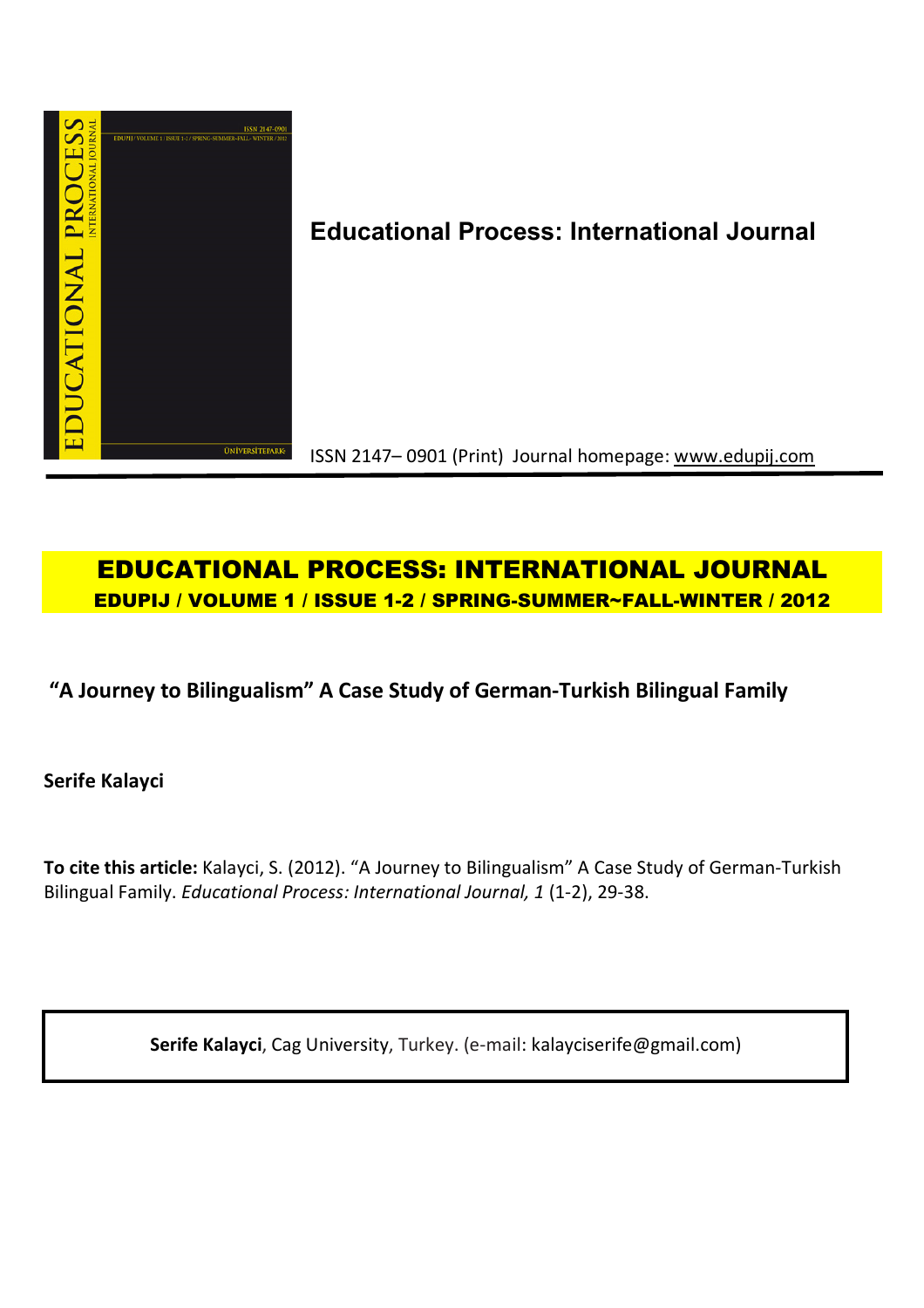## **"A Journey to Bilingualism" A Case Study of German-Turkish Bilingual Family**

#### SERIFE KALAYCI

#### **Abstract**

The current study aims to investigate how a bilingual family perceives their bilingualism process and what they have done based on their attitudes and beliefs to support their children's bilingual development. To that end, a family consisting of a German father, Turkish mother, 13-year old daughter, 9-year old son was asked to respond to interview questions. The results of the study showed that family used one person-one language strategy (Romaine, 1999) for raising bilingual kids. The father took the responsibility of raising the children bilingually and read books in the target language as an extra activity apart from always communicating in German with them. All of the participants seem to be aware of their weaknesses and strengths in their language competence.

**Keywords:** bilingualism, German-Turkish bilinguals.

………………………………………………………………………………………

EDUPIJ / ISSN 2147– 0901 © 2012 Copyright © 2012 by ÜNİVERSİTEPARK Limited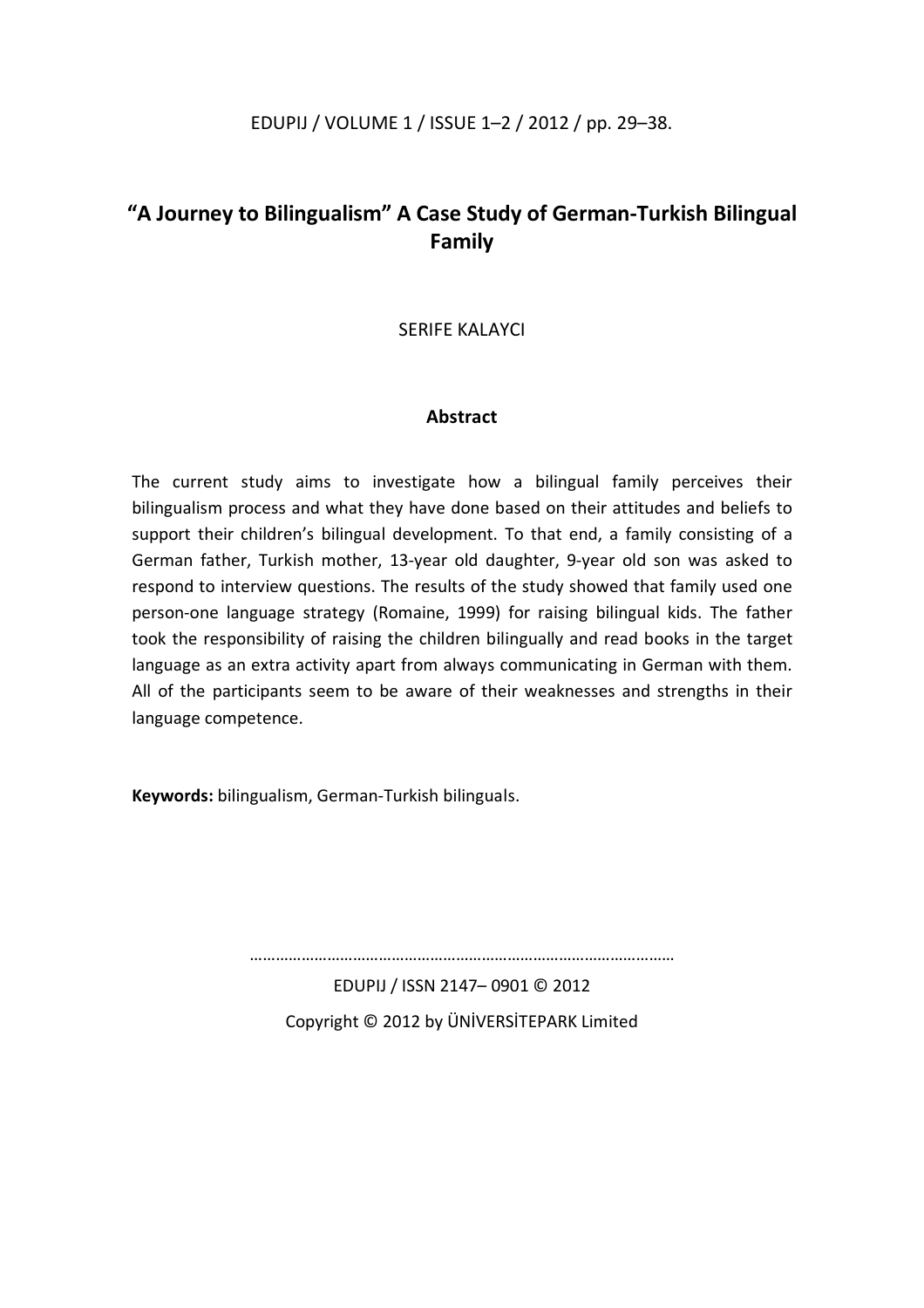#### **Introduction**

Many parents in the world regard bilingualism as a personal and family goal and try to provide their children with the opportunity to learn a second language at a young age. In Hamers and Blanc's (2000) book "Bilinguality and Bilingualism", the definition and the process of bilingualism is stated:

In Webster's dictionary (1961) bilingual is defined as 'having or using two languages especially as spoken with the fluency characteristic of a native speaker; a person using two languages especially habitually and with control like that of a native speaker' and bilingualism as 'the constant oral use of two languages'.

Many people view being bilingual is equal to being able to speak two languages perfectly which is similar to the approach of Bloomfield (1935, p.56), who defines bilingualism as 'the native-like control of two languages'. Contrary to this definition, which includes 'perfect bilinguals' Macnamara (1967a) asserts that a bilingual is a person who has "a minimal competence in only one of the four language skills, listening comprehension, speaking, reading and writing, in a language other than his mother tongue. (Hamers & Blanc, 2000, p.6.)

In fact, there are very few "balanced bilinguals" — people who are equally proficient in two languages. Most bilinguals are more comfortable using one language than the other.

Definitions range from a native-like competence in two languages to a minimal proficiency in a second language and there are a number of theoretical and methodological difficulties. However, it is certain that a growing number of families try to raise bilingual children in Turkey, as well as many foreigners living in Turkey are raising their children as bilingual.

Being a small city in the south-east of Turkey not popular with foreigners, there are not many expats living in Kahramanmaraş. Except from Syrian refugees, there are only a few foreigners there.

While bringing up their children bilingually, minority language parents face many problems due to the difference between family culture and environment. Moreover, bilingual children come across some problems in formal education. This study is necessary to obtain practical experience and explicit examples of expat parents and their children's language learning process in Turkey. Studies about bilingualism are few and somehow outdated, and they usually focus on different perspectives of bilingualism. However, there are no studies about the process of bilingualism from the perspectives of bilinguals holistically.

This study aims to answer the following research questions:

How does a bilingual family perceive their bilingualism process?

How do parents act or what have they done based on their attitudes and beliefs to support their children's bilingual development?

#### **Literature Review**

In a general definition, a bilingual person is the one who can use two languages in communication. Grosjean (1989) points that a bilingual 'is not two monolinguals in one person', however some bilinguals use a 'monolingual mode' (Grosjean, 2001). In other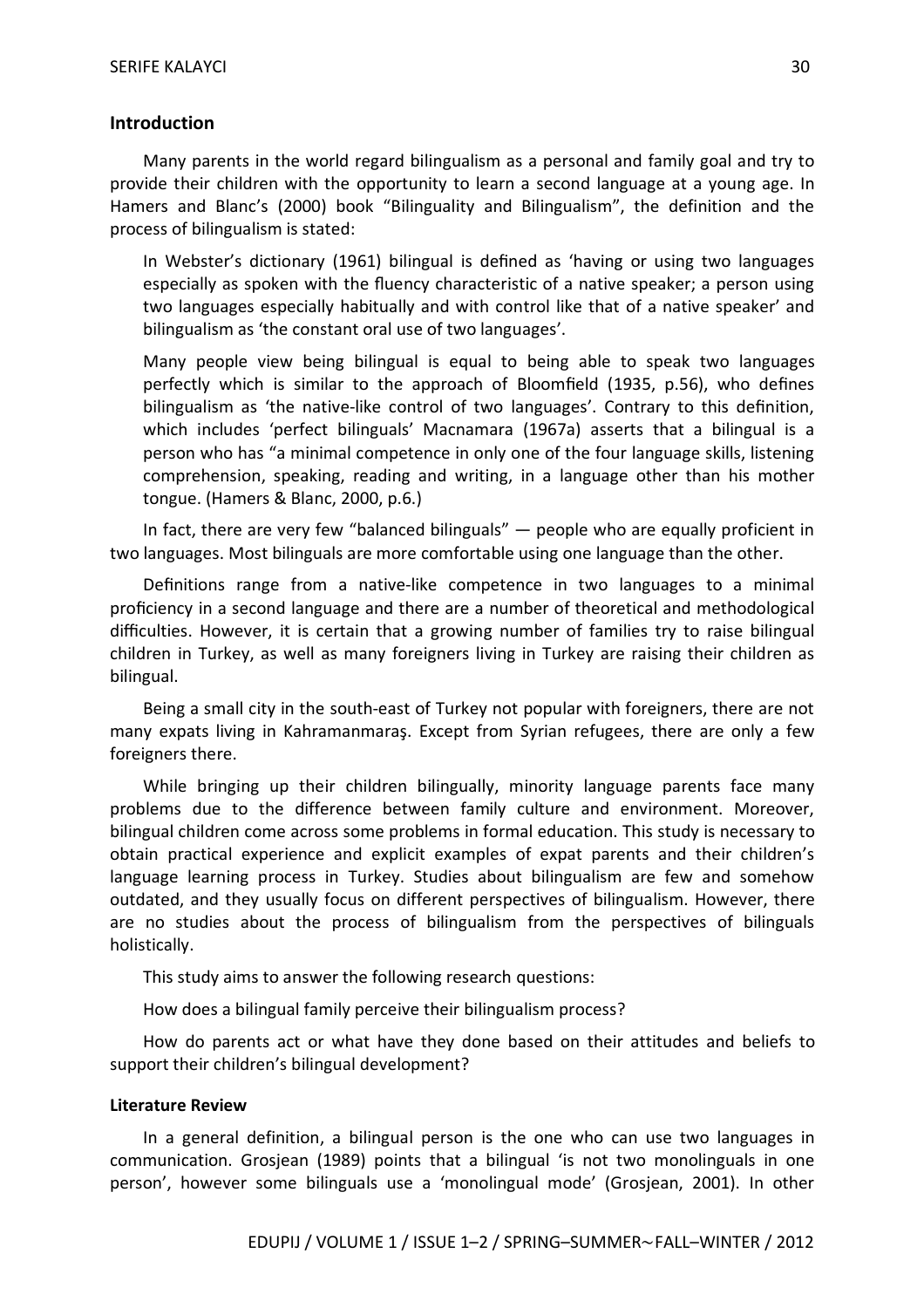words, in one situation they become a monolingual speaker of one language with one person and in another situation they become a monolingual speaker of the other language with another person. However, when the situation allows, some people use both languages together in a 'bilingual mode', or 'rich language stew' (Gupta, 2006). Many bilingual people point out that they can switch from a monolingual to bilingual mode; depending on the situations and the people they are talking to, regardless of whether they are simultaneous or consecutive bilinguals.

Crystal (2004) proposes that in early childhood, the innate mechanisms helping children to acquire their first language also help them acquire second or subsequent languages. However, in a bilingual setting every child does not become bilingual and it depends on the human contribution. De Houwer (2007) found approximately 12 percent reported that two or more languages were spoken in the home in a survey of 1899 households in Flanders, and just 0.75 percent of that number reported that their children were bilingual.

Even though there is the possibility of children becoming bilingual, it is not guaranteed. De Houwer's surveys show that parent attitudes are the best indicators of whether the parent will provide circumstances with adequate input in a minority language for their children to learn it (Pearson, 2008). Parents' and schools' policies can be different while learning two languages at early age; however, with encouragement, continual reinforcement, and input, children around the world can become bilinguals in two languages.

Steiner (2008) proposes seven steps to raise a bilingual child;

- Building the foundation for your child's bilingualism,
- Making it happen: Setting your goals,
- Becoming a bilingual coach,
- Making your bilingual action plan,
- Overcoming possible obstacles,
- Reading and writing in two languages,
- Adapting to school.

To understand the bilingualism process, we need to look deeper into the people's experiences. In literature there are many studies about different concepts regarding bilingualism, but there are not many qualitative studies about bilingual process as described by bilingual themselves.

#### **Methodology**

A German-Turkish bilingual family participated in this study.

| Table 1: Participants of the study |             |        |
|------------------------------------|-------------|--------|
| <b>Name</b>                        | Age         | Sex    |
| ST                                 | 46y 5m      | Male   |
| ТC                                 | 47y 11m     | Female |
| КP                                 | 9y 10m      | Male   |
| FΙ                                 | $13y$ 8 $m$ | Female |

ST, who is a German male married to a Turkish woman, has been living in Turkey for fifteen years. He can speak German, Turkish and English fluently. TC is the Turkish mother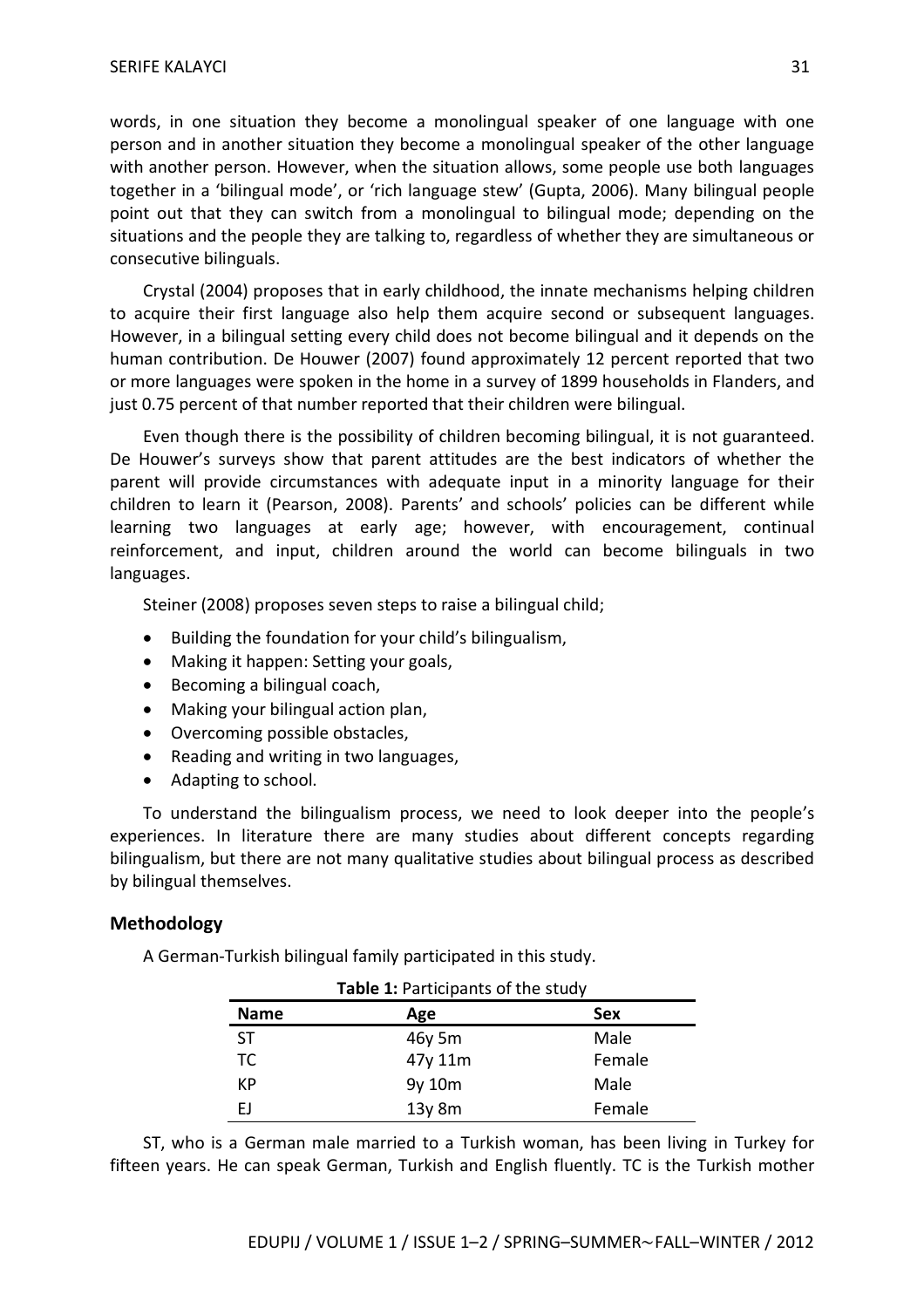and she can speak Turkish and German as a bilingual. To obtain more information, KP and EJ's father was asked about the children's exposure to German. The children's father is a German native speaker and their mother is a Turkish native speaker. The father has lived for 15 years in Turkey, and he is able to communicate in Turkish quite fluently in everyday situations. KP's and EJ's mother speaks German quite fluently as she stayed in Germany for five years for academic studies. KP and EJ's parents have teaching positions at the local university. Both siblings attend (different) private schools ( $8<sup>th</sup>$  grade and  $4<sup>th</sup>$  grade).

The children have been exposed to both Turkish and German languages from birth. They have always lived in Turkey, and the parents of the children have deliberately employed a 'one person-one language' strategy (Romaine, 1999), i.e. the father nearly exclusively speaks German to their children and the mother nearly exclusively speaks Turkish. The environmental language is Turkish, so that it is the dominant language of the bilingual children. Only on holidays do they visit German-speaking countries. Apart from communication with their father and with each other, the children are exposed to German through German TV, Internet and books, and occasional phone calls with relatives in Germany which amount to about 4-8 hours per week. KP and EJ do not use German elearning programs or schoolbooks, but KP reads children's books with his father for two or three evenings a week, i.e. they take turns reading pages aloud. The father also used to do this activity with his daughter, although now the daughter reads German books on her own; however usually at the request of her father, and no more than one hour per week. Father (ST) reports that there is a tendency to refuse to speak German particularly in the older child, and that the preferred language for conversations among the children is Turkish, and that the younger child is perceived as being better at German.

Data was collected and analyzed by means of the qualitative method which determined the methodology of this study as that of the qualitative method approach. The reason behind using the qualitative method is to get deeper insight about the subject. This method is chosen because the main purpose of the study is to gather information from the participants, rather than making conclusions and the qualitative method is more suitable for this. The main resource for data collection is through interviews. The participants were interviewed and their answers recorded. The children were encouraged to share their language learning experiences freely, even though there was no specific question regarding it. The interview with the father was conducted in English as he mentioned English was his dominant language and felt much more comfortable, whilst interviews with the mother and the children were conducted in Turkish.

The data gathered through the semi-structured interviews were exposed to content analysis. Weber (1990) asserts that "content analysis classifies textual material, reducing it to more relevant, manageable bits of data" (p.5) The interview questions posed to the parents focused upon whether or not they defined themselves as bilingual, what their dominant language is, how they explain their and their children's bilingualism process, whether or not there is a difference between the first and second child's competence in both languages and in which contexts they use each language, how they decide to use each language, and whether or not they see their bilingualism as prestigious. In the following section, each interview with a member of the family is analyzed in turn.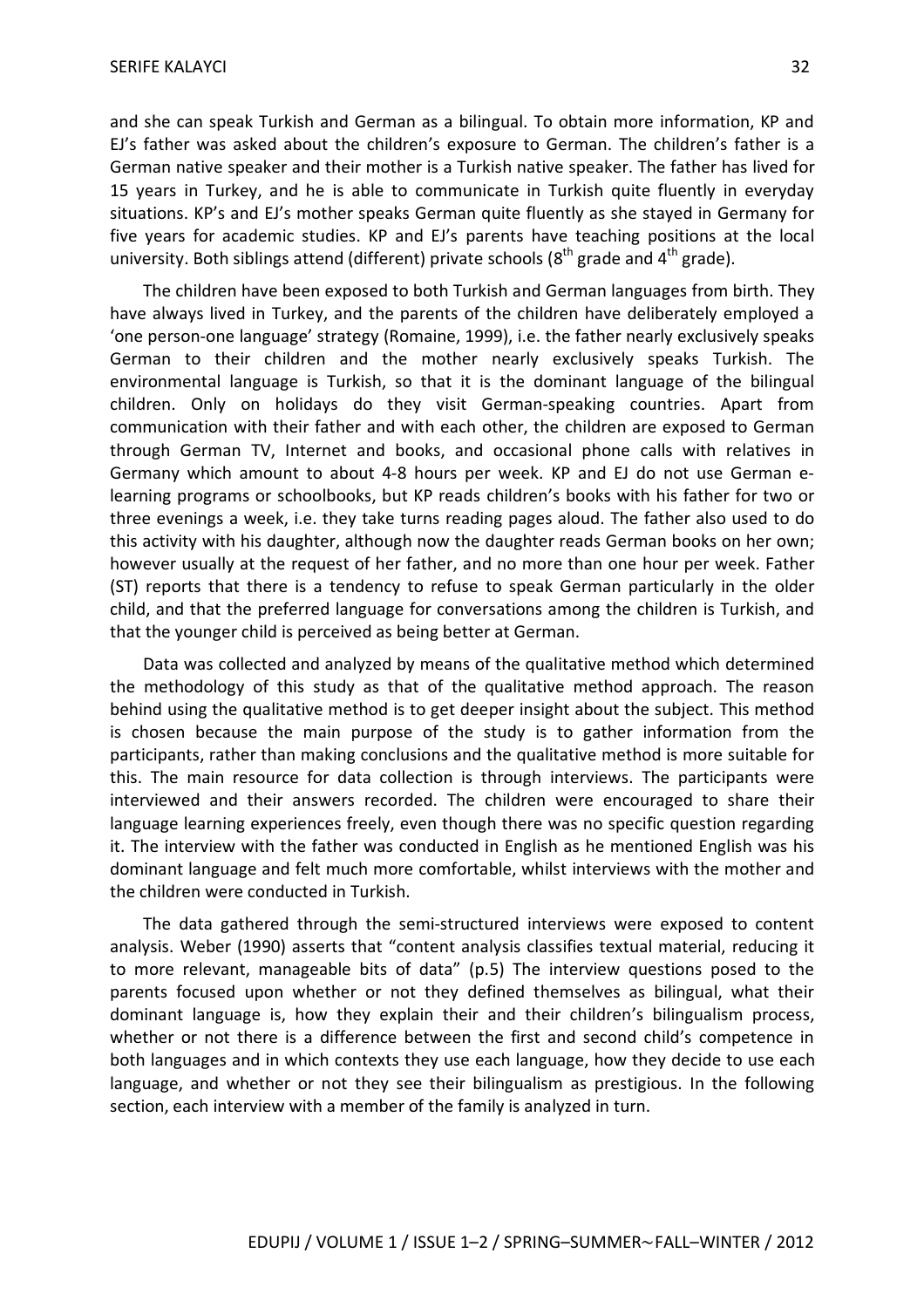#### **Findings**

#### **ST (father)**

When asked how he defines his bilingualism, the father stated that:

"Except from my mother tongue, of course it depends what you call bilingual and how do you define bilingual, but I am quite fluent in English, I can communicate with ease but there are of course some domains in which I am not competent for example, proverbs. In fact, I can be multilingual because of my Turkish."

When he is asked about his dominant language, he mentioned that although he has been in Turkey for fifteen years, English is his dominant language.

"Apart from German, English definitely. But sometimes when I speak to Turks, even if I know they are quite proficient in English, I sometimes choose Turkish because I think I can convey my message better in Turkish because I can be sure that other person can understand better. I mean reading between the lines."

When asked about his bilingual process, he stated that he learned English at school and he went to university and studied Latin and History. It is of interest that he said:

"Up to that time I can't say that I was German-English bilingual. Then I started to work as an English instructor and I completed my M.A. and I had so many things to do with English. Then my English improved so that I became bilingual. I was over 30 which is quite unusual."

It seems that identifying oneself as bilingual is related to competence in that language and that could be the answer why many English instructors or teachers do not define themselves as bilingual. Moreover, undertaking academic studies such as M.A. degree may also help to improve language competence and self-confidence.

"But anyway, I started to learn English at the age of eight, I have a long English learning history, but this becoming very fluent and having no problem expressing myself started later on I think, but I benefited through my learning process."

It may also be concluded that long term input is important to achieve competence in a language.

Regarding his Turkish, he mentioned that he didn't receive formal instruction, but living in the country helped him to learn the language. He learned from communication, and knew about the culture and language. He also stated that when he made a mistake, with inference from German or English, people corrected him and explained the correct choice; something unique to living in the country that the language is spoken.

While raising bilingual children, he uses one person- one language strategy (Romaine, 1999) and he has always spoken German to his children from birth. He reads books in German together with the children and creates contexts for them to use the language, such as phoning the relatives in Germany or writing postcards to their grandmother.

"With my daughter, I used to read books every night, one page I read, one page she read. I am still doing it with my son, even though he is nine years old. It is very difficult, they don't want to read books, but I know it is very beneficial for language acquisition."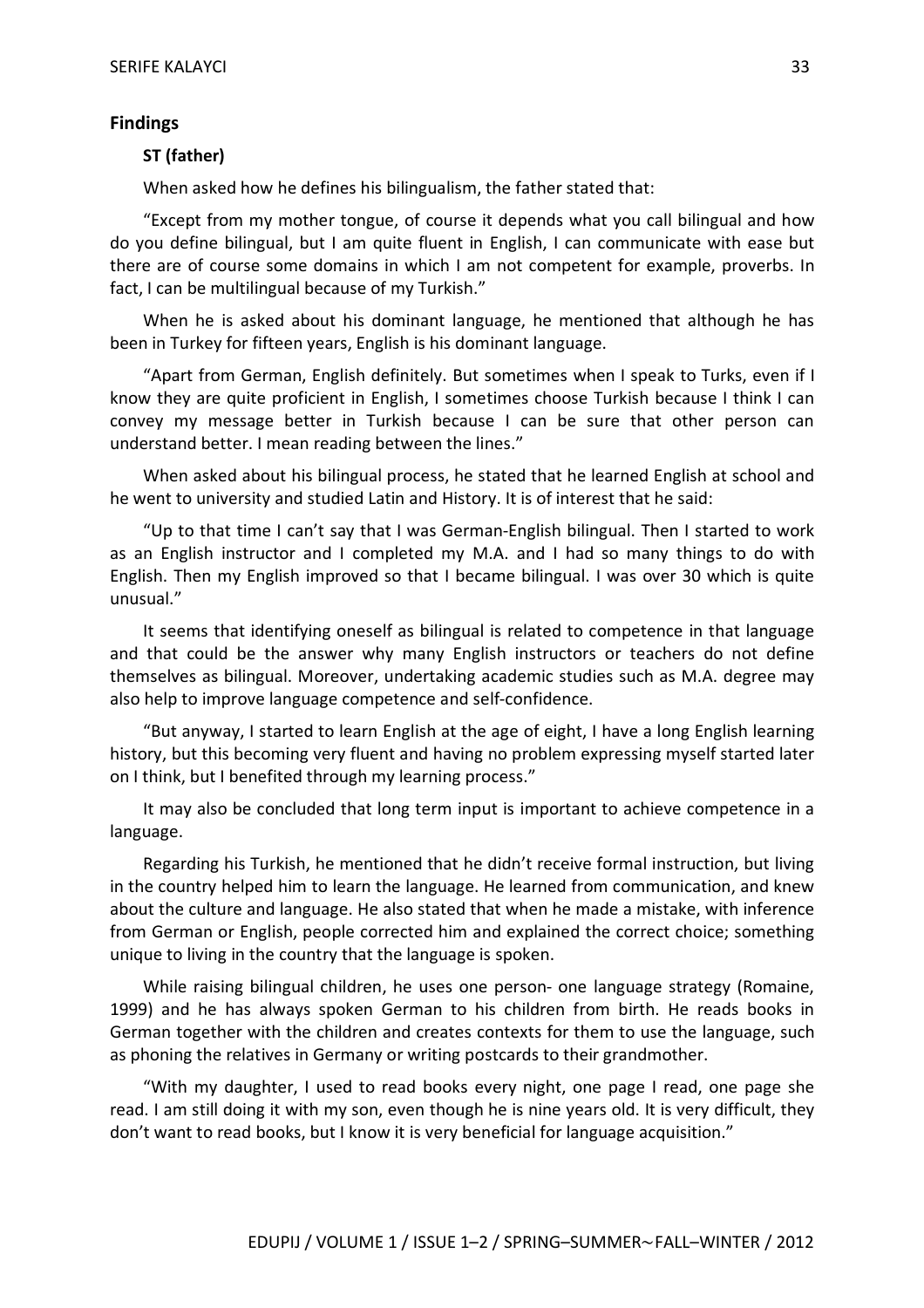He focused on the importance of input in both his learning process and his children's bilingualism process.

"My daughter first started to speak Turkish and then she spoke German, but my son, he started to speak Turkish and German together; although I think he is more proficient in German. And when he speaks, he speaks 80% German, but my daughter 80% Turkish and I have to tell her "Please speak German with me."

He mentioned that his daughter usually refuses to speak German because she feels much more comfortable with Turkish. He points out that the second child has been exposed to more communication in the target language, but with his first child, he was the only input resource.

He still continues speaking in German with the children and he thinks that they are quite fluent in both languages, but their dominant language is Turkish and they make a lot of mistakes in German.

He said that he always speaks in German to his children in every context, even when he is together with his Turkish friends. He suggested being consistent in speaking the target language and he also pointed to the importance of extra resources such as books, DVDs and videos. He advised not to care about code-switching and the mistakes of the children. He advised to be much more relaxed and tolerant attitude towards the mistakes of children.

#### **TC (mother)**

TC doesn't define herself as bilingual, even though she could communicate in German quite fluently. Her dominant language is Turkish and she always speaks in Turkish to the children.

"I never speak German with my children, ST speaks in German and I respond in Turkish, always."

She also mentioned that the children's dominant language is Turkish, and she said:

"When she started to speak, my daughter understood German 100%, but she responded in Turkish. I think she imitated me and did whatever I did. However, my son was different. He responded in Turkish and German according to the context. I was not sure whether my daughter would speak in German or not until we went to Germany."

As she spends more time with her daughter, the daughter imitates TC and always prefers Turkish.

"I see being bilingual as being prestigious. It is very good for my children."

According to one person-one language strategy, she always communicates in Turkish with the children and since the daughter spends more time with the mother, she may choose to speak in Turkish.

#### **EJ (daughter)**

She defines herself as half German and half Turkish. She also states that Turkish is her dominant language and she can express herself better in Turkish.

"I feel comfortable while talking in Turkish because everybody speaks Turkish and I use Turkish a lot."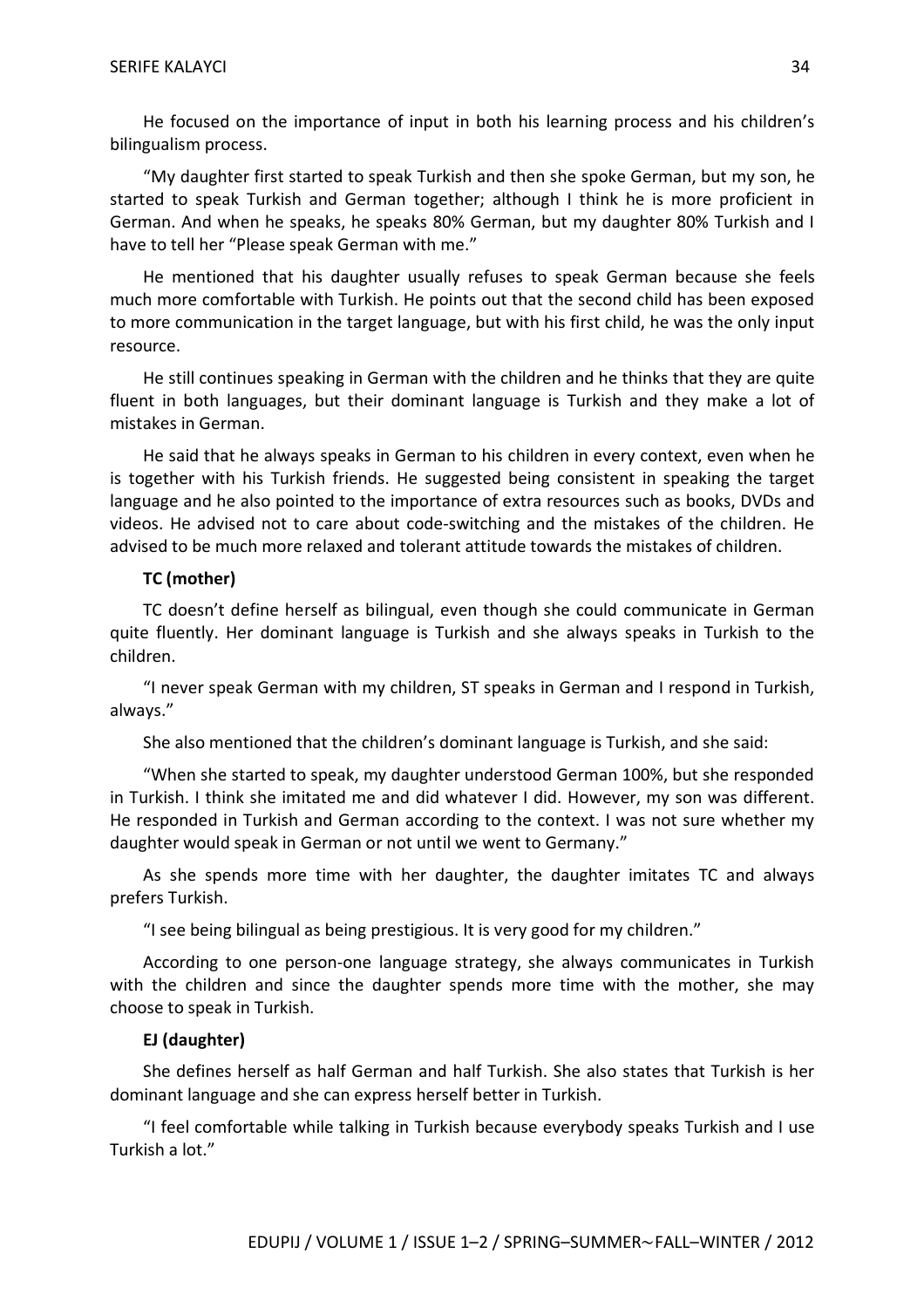As an expected result, she is not aware of her bilingualism process, and when asked about it:

"I learned German as you learned Turkish, I learned it when I was a child because of my mother and father. I didn't do anything special."

She uses L2 only with her father and with her relatives in Germany, but she prefers Turkish talking to her mother. She confesses that:

"Only in some situations, when I want to say something to my mother secretly, I talk in German."

She is aware of the advantage of being bilingual and for high school she thinks it will be very good to know German.

However, she also recognizes that she makes mistakes while speaking and writing in German. She code-switches whenever she doesn't remember something in L2.

#### **KP (son)**

While defining his cultural identity he also sees himself as combination of two cultures. However, it is inevitable to speak Turkish and to be more competent in Turkish since he lives in Turkey and go to a Turkish school.

"I am kind of mixed blood, half German half Turk, and I speak Turkish a lot because we live in Turkey. Here I can only speak German with my family."

He is not aware of his bilingual process.

"When I was small, my father taught me. And I read German books together with my father."

"I speak German when I don't want others to understand me."

He chooses the contexts that he can use both languages.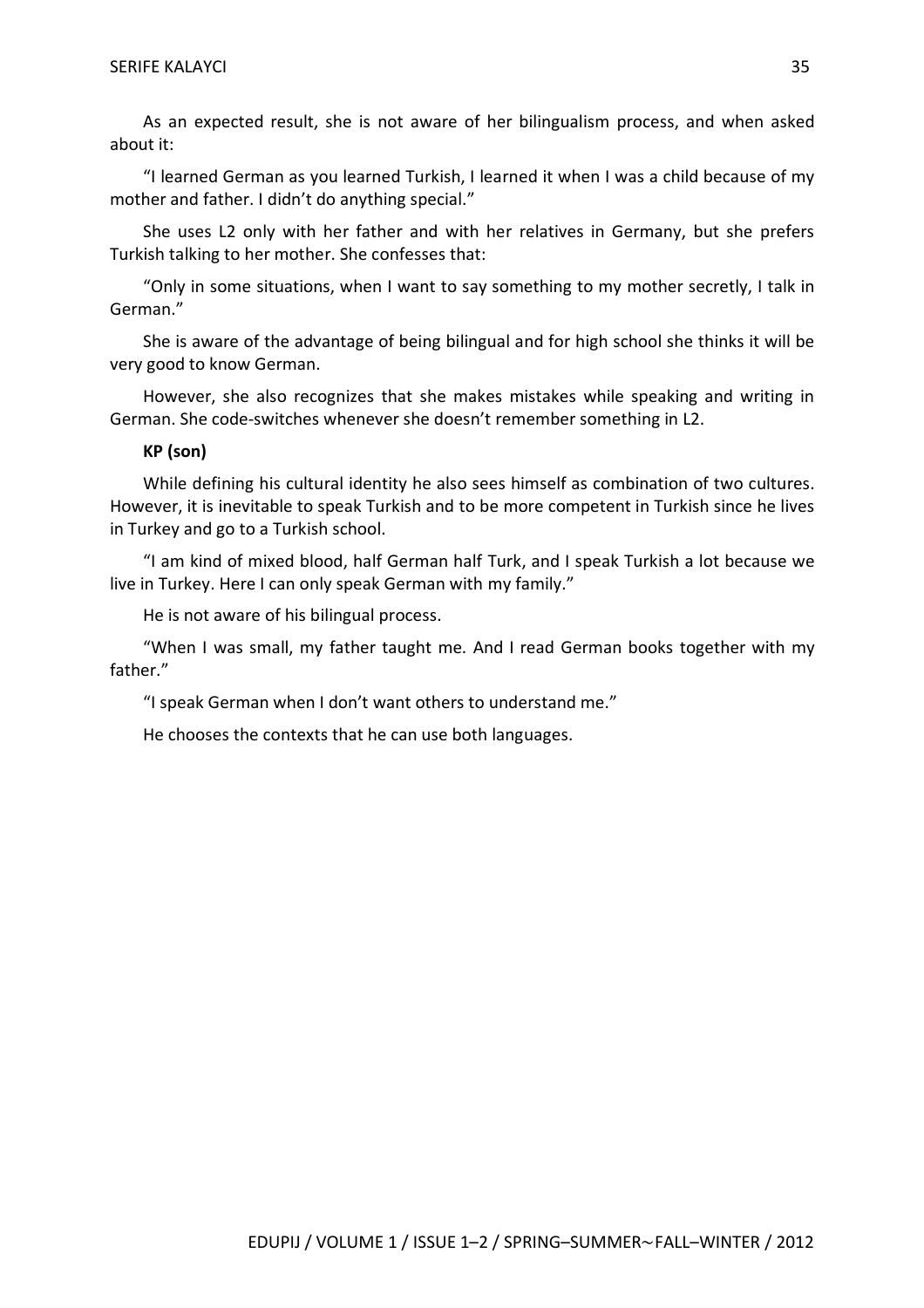#### **Conclusion and Discussion**

Regarding this family's bilingual process, the father, who is also a researcher in ELT, is aware of the theories of bilingualism and he is conscious of the process. He is also very consistent in his language policy, one-person- one language (Romaine, 1999). Even though there has been resistance of the child, he always speaks in German, which is very important for raising bilingual children. He also tries hard to teach English to his kids. Indeed, parents often referred to bilingualism as a 'gift' that they wished to impart, and an important advantage for their children (also see Piller, 2001). This embrace of additive bilingualism for children has been characterized by some as part of the movement towards 'hyperparenting', that is, the "management of children's lives in pursuit of child success as a measure of parental achievement" (Piller, 2005, as cited in King & Fogle, 2006, p.696).

Reading in the target language is another important subject that should be taken into consideration in raising bilingual kids. They admitted that it contributes a lot to the language development of the children. ST (the father) undertook research and compared two pair siblings of similar background with his own children and the results showed that his children were better in literacy because of reading books in the target language.

When it comes to the mother, she seems not to be aware of the process, and doesn't feel competent in the target language. However, she encourages the father in this process. She also sees bilingualism as prestigious in a monolingual community. Moreover, in defining themselves as bilingual, there are some interesting results. ST is German and has been living in Turkey for fifteen years, but apart from his native language, he accepts English as his dominant language. Even though he is also very competent in Turkish, he never hesitated to mention English as his dominant language and felt much more comfortable to express himself in English. It may be concluded that the more you read, write and use the language, the more competent you feel in that language. Also, having an academic career may contribute a lot to language competence in the target language and defining oneself as bilingual. TC (the mother) was in Germany for five years which is quite a long time for a person to define themselves as bilingual, but she insisted that she is not bilingual because she uses the language only in very rare situations.

It was normal for the children to define themselves as bilingual and of mixed blood. Also they were not aware of the process and perceived the target language as their mother tongue. However, the older child sometimes refused to speak in German and was much more comfortable while speaking in Turkish. They accept Turkish as their dominant language and this is in line with previous studies. Most researchers agree that a balanced bilingual, with equal proficiency in both languages is hardly found in real life and that there is almost always a dominant language (e.g. Grosjean, 1989; Olsson & Sullivan, 2005). This is because bilinguals usually use their languages in different domains and children are normally more exposed to one language, usually the language of the dominant environment, and they need to use this language, e.g. in school, more than the other. Also as an adolescent, they may feel secure to be part of the society in which they live. They are also aware of their weaknesses and strengths in language.

This study is the first study that investigates the bilingual process of a family with all its members. However, it has some limitations in various aspects. First of all, only interview questions were used to get the idea about their process, observation and other kinds of instruments may be used to get much more data. Finally, small sample size may be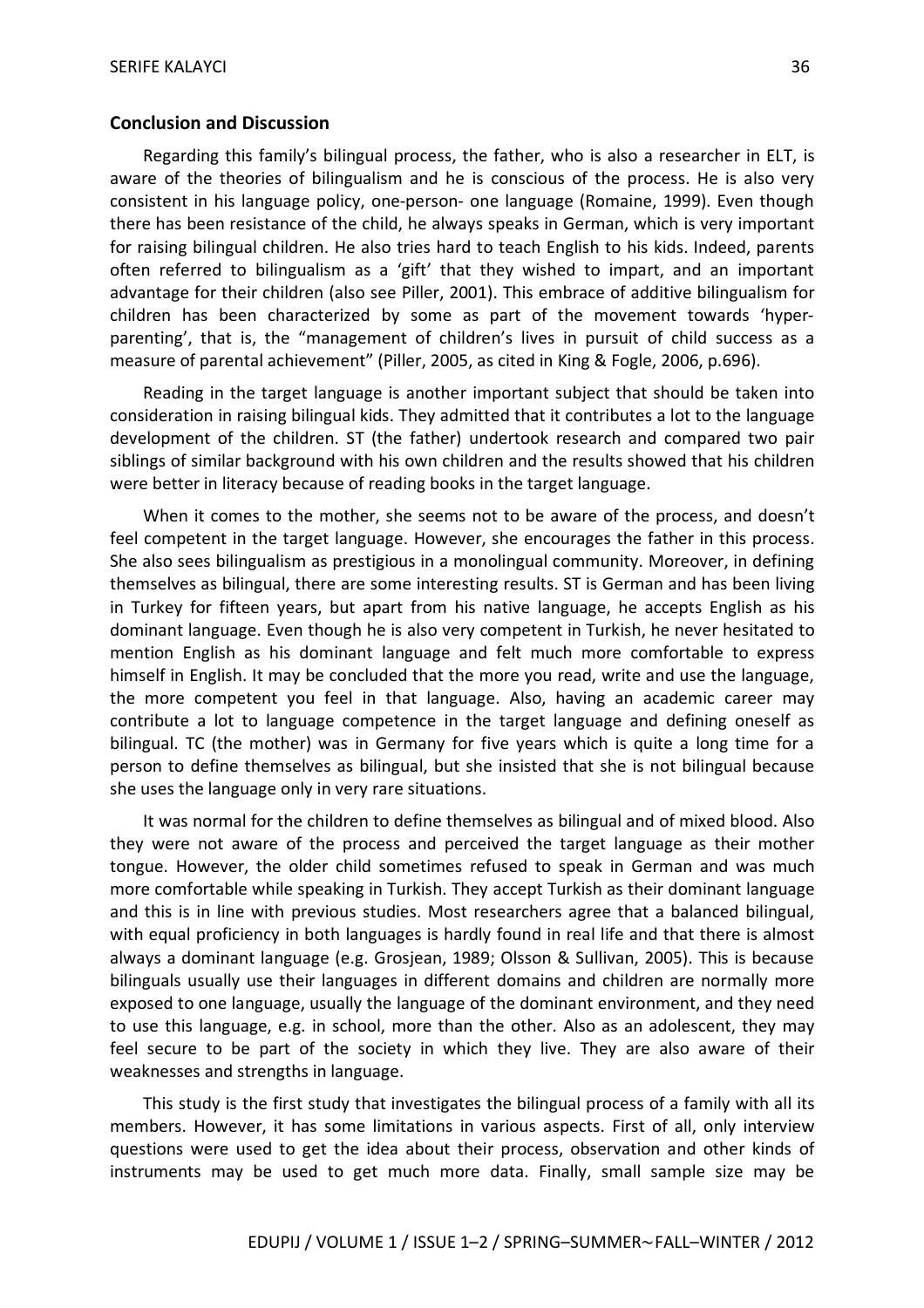considered as another limitation; however, since the study was a qualitative study involving qualitative methods, a bigger sample size would be too difficult to deal with in this limited time. For a further study, whether getting an academic career in the target language affects the perception of language competence and defining oneself as bilingual may be investigated. Extra activities used for raising bilingual kids and their effect on language may also be studied.